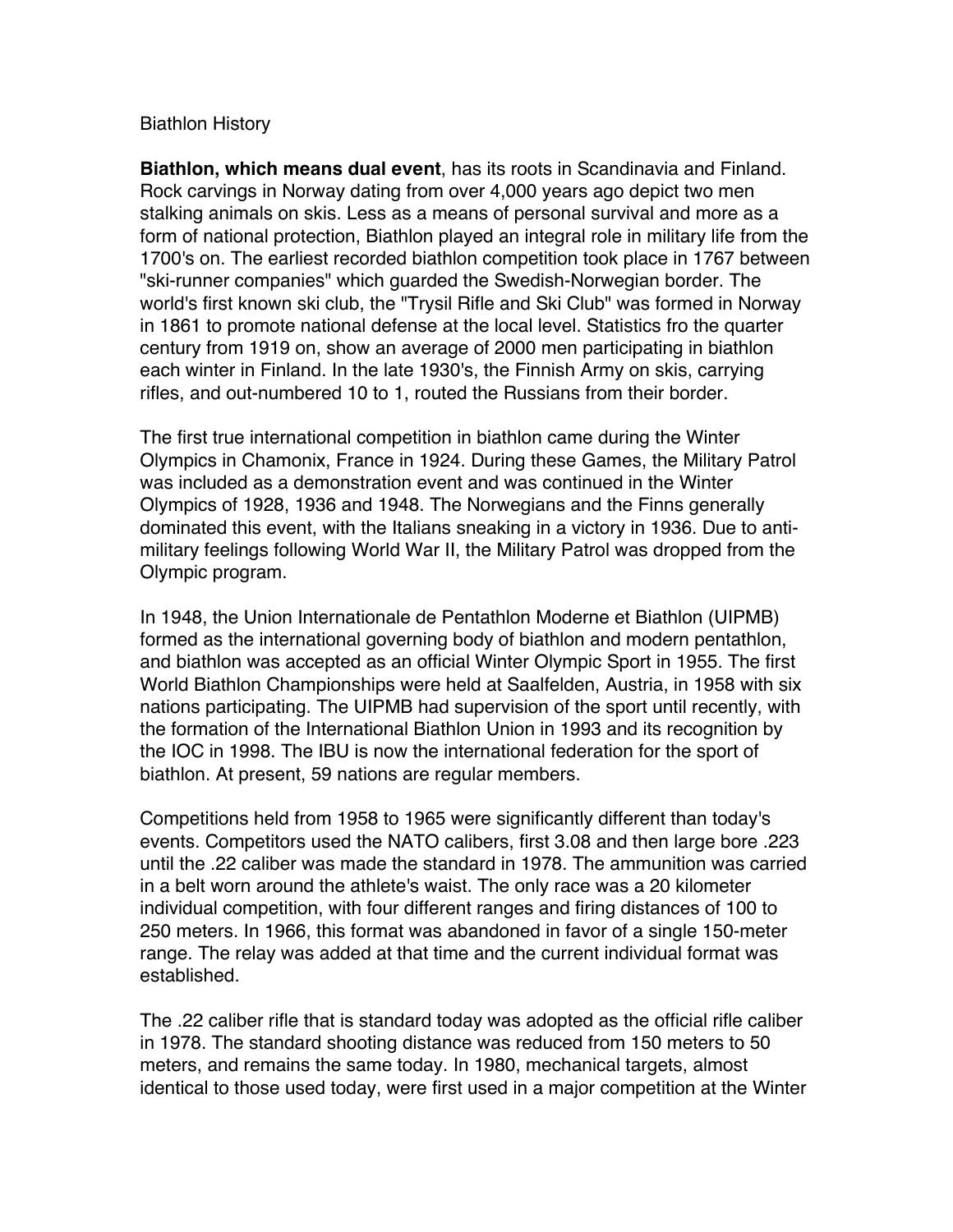Olympics in Lake Placid, New York.

In 1968 the relay became a medal event at the Grenoble Olympic Winter Games. The sprint competition was included in the 1974 World Championship program in Minsk, Belarus, and was added to the Olympic program for the 1980 Lake Place Winter Olympic Games.

The first US Women's National Championships were conducted in 1980, 4 years prior to the first World Championships program for women in Chamonix, France. The US women's relay, won a bronze medal at these inaugural Championships.

The men's and women's World Championships were held together for the first time in 1987 in Feistritz, Austria, and they have been held together ever since. One year later, in 1988, the IOC voted to include Women's Biathlon in future Winter Olympic Games. Women's Biathlon was included as a full medal sport for the first time at the 1992 Winter Games in Albertville, France. The next technical innovation in the sport came when electronic targets were used for the first time in the 1986 Biathlon World Championships in Austria. By 1993, the sport was strong enough to separate itself from the UIPMB. The IBU was founded in 1993 and remains the sport's governing body. Since its inception, the IBU has steadily raised Biathlon's profile, and the pursuit and mass start competitions have been added to the World Championship program.

The Pursuit was added as a medal event at the 2002 Salt Lake Olympic Winter Games and was one of the most exciting competitions of the Games. With the success and popularity of biathlon in general, the Mass Start was added for the 2006 Torino Olympic Winter Games. This addition increased the Olympic Biathlon Program to five medal events for both men and women.

The fast-paced exciting competitive atmosphere created by these events is perfect TV fare. The introduction of the new events to the European television audience has helped make biathlon the #1 watched winter sport in Europe, with tens of millions of viewers each week. Not being a sport to rest on its successes, in 2004, the IBU approved the mixed relay format as a World Championship event, beginning in 2006. The IOC approved the mixed relay as a medal sport for the 2014 Olympic Games in Sochi Russia.

In the United States, the history of biathlon is developing a rich tradition. Over the last 50 years, the US has hosted many international events, including three Olympic Winter Games, most recently in Salt Lake, as well as the 1987 World Championships and seven World Cups. The 2004 World Cups in Lake Placid and Fort Kent were hugely successful, from the technical, athlete, and spectator points of view. The enthusiasm and organization in Fort Kent resulted in over 30,000 spectators jamming the stadium over the four days, a record attendance